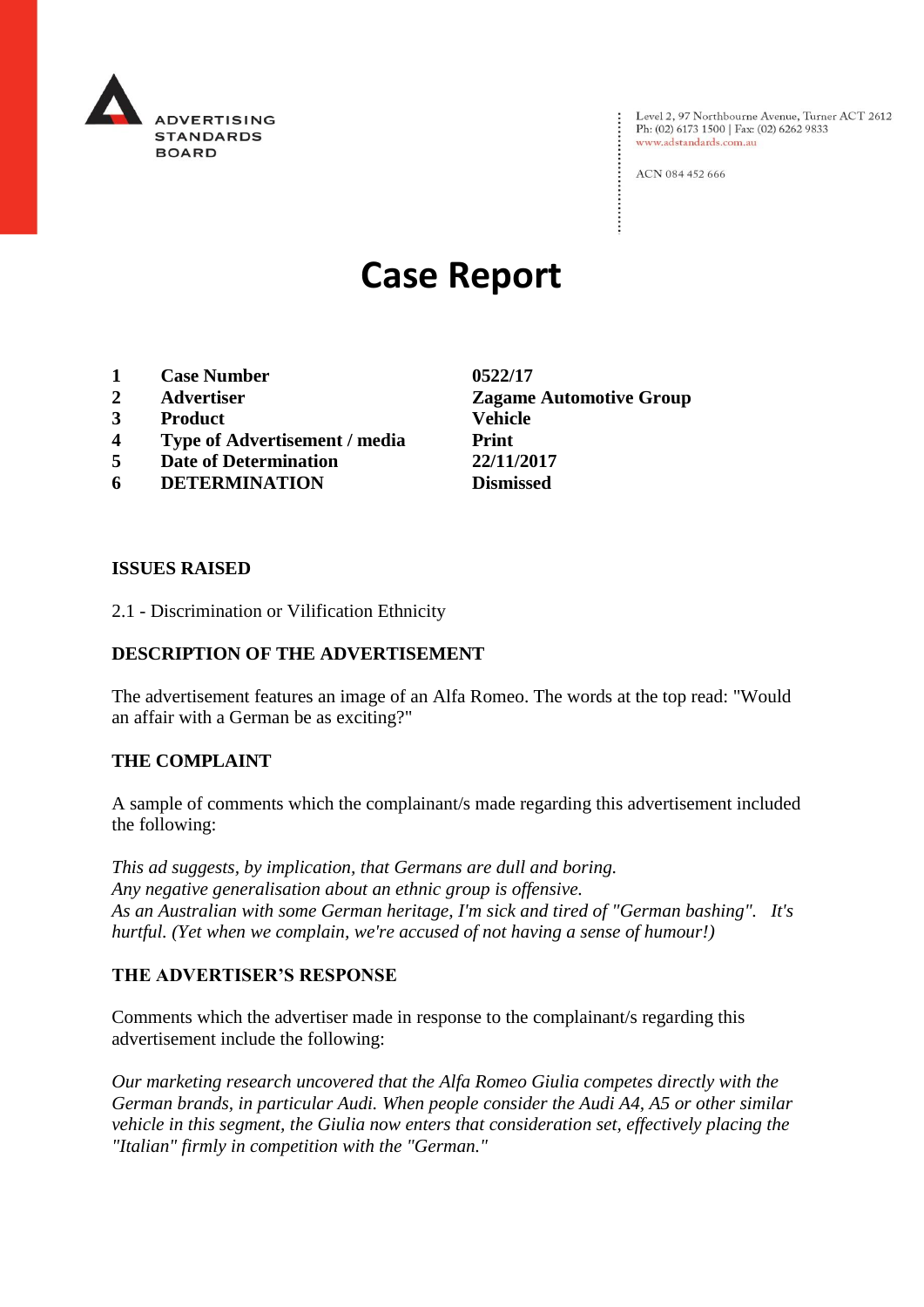With this in mind, we set out to create a humorous ad that talks directly to that prestige target *market that considers purchasing an Italian versus a German brand. (The two manufacturing countries have a long history of competing - often humorously - with one another.)*

*We certainly intended no offence and take all legal concerns very seriously. For this reason we worked closely with both the finance company and manufacturer (Macquarie Leasing / Chrysler Group Financial and FCA) to ensure all pricing was clear, finance comparative rates and TsCs ticked every legal box and the advertising was not misleading to the market we're targeting.*

## **THE DETERMINATION**

The Advertising Standards Board ("Board") considered whether this advertisement breaches Section 2 of the Advertiser Code of Ethics (the "Code").

The Board noted the complainant's concerns that the advertisement is offensive and discriminates against Germans living in Australia.

The Board viewed the advertisement and noted the advertiser's response.

The Board considered whether the advertisement complied with Section 2.1 of the Code which requires that 'advertisements shall not portray or depict material in a way which discriminates against or vilifies a person or section of the community on account of race, ethnicity, nationality, gender, age, sexual preference, religion, disability, mental illness or political belief.'

The Board noted the Practice Note to Section 2.1 of the Code which provides the following definitions:

"Discrimination – unfair or less favourable treatment Vilification – humiliates, intimidates, incites hatred, contempt or ridicule".

The Board noted this print advertisement features an image of an Alfa Romeo. There is a central image, with the words at the top of the image that read: "Would an affair with a German be as exciting?" The text at the bottom of the advertisement includes the model name and price of the vehicle along with the advertised interest rate.

The Board noted the complainant's concerns that the advertisement for an automotive company with a statement "Would an affair with a German be as exciting" is a negative generalisation of Germans being "dull" and "boring" with no sense of humour.

The Board considered the overall impression of the advertisement as it shows a friendly rivalry between German engineering and Italian flair in vehicles. The Board considered that this concept was intended to be satirical and was not negative.

The Board considered that most members of the community would recognise the statement "Would an affair with a German be as exciting" does present a stereotype, although the Board did not consider that the stereotype was actually a stereotype of German people and the statement "Would an affair with a German be as exciting" did not vilify or discriminate